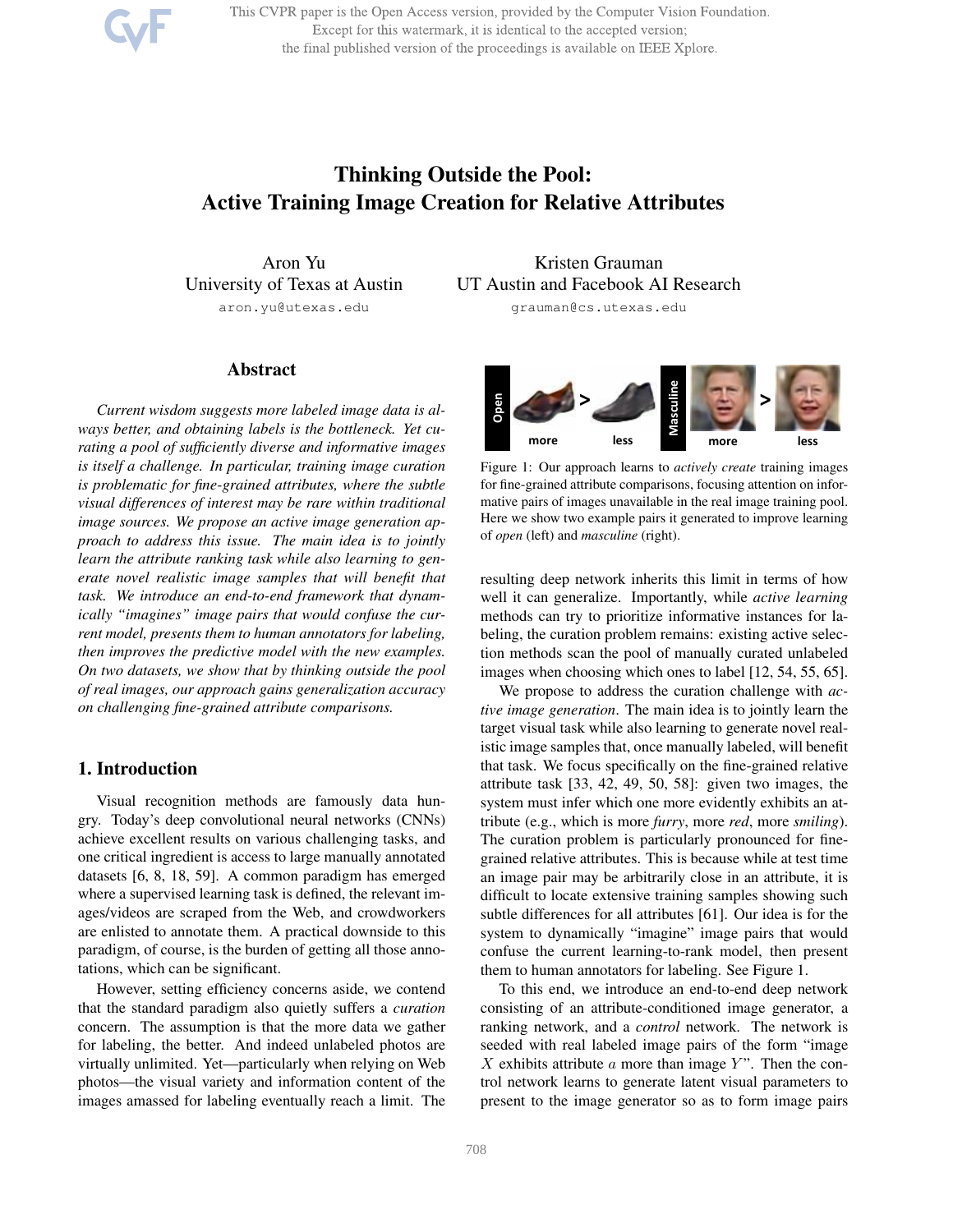that would be difficult for the ranker. Thus, rather than simply perturb existing training images (à la "fooling images" [31]), the control module learns a *function* to create novel instances, potentially improving the exploration of the relevant image space. We train the ranker and controller in an adversarial manner, and we solicit manual labels for the resulting images in batches. As a result, the set of imagined training instances continues to evolve, as does the ranker.

Our main contribution is a new approach to active learning in which samples are *newly created* so as to best augment a ranker's training data. On two challenging datasets of Shoes [59, 61] and Faces [18, 42], we demonstrate our approach's effectiveness. Active generation focuses attention on novel training images that rapidly improve generalization—even after all available real images and their labels are exhausted. It outperforms alternative data augmentation strategies, including prior work that generates synthetic training images in a passive manner [61].

# 2. Related Work

Attribute Comparisons Relative attributes [33] model visual properties in a comparative manner, and a variety of applications have been explored in online shopping [24], fashion [23], biometrics [41], and graphical design [32]. Recent work explores novel learning schemes to learn relative attributes accurately, including new deep network architectures [49, 50, 58], part discovery [42], local learning [59, 60], and multi-task approaches [29]. Our contribution is an approach to actively elicit training examples for ranking, which could facilitate training for many of the above formulations.

Image Generation Photo-realistic image generation has made steady and exciting process in the recent years, often using generative adversarial networks (GANs) [13, 20, 40, 62, 63, 67] or variational auto-encoders (VAEs) [14, 25, 56]. Conditional models can synthesize an image based on a label map [20, 67] or latent attribute label [27, 52, 56]. We integrate the Attribute2Image [56] network as the image generation module in our full pipeline, though similarly equipped conditional models could also be used. Methods to generate adversarial "fooling images" also use a network to automatically perturb an image in a targeted manner [3, 30, 31]. However, rather than using adversarial generation to understand how features influence a classifier, our goal is to synthesize the very training samples that will strengthen a learned ranker. Unlike any of the above, we create images for active query synthesis.

Learning with Synthetic Images The idea of training on synthetic images but testing on real ones has gained traction in recent years. Several approaches leverage realistic human

body rendering engines to learn 3D body pose [45, 46, 53], while others extrapolate from video [7, 22, 34] or leverage 3D scene [64] or object [36, 57] models. Refiner networks that translate between the simulated and real data can help ease the inevitable domain gap [48].

Data augmentation (used widely in practice) can be seen as a hybrid approach, where each real training sample is expanded into many samples by applying low-level labelpreserving transformations, or "jitter", like scaling, rotating, mirroring, etc. [38]. Usually the jitter is manually defined, but some recent work explores how to adversarially generate "hard" jitter for body pose estimation [37], greedily select useful transformations for image classification [35], or actively evolve 3D shapes to learn shape from shading [57]. Such methods share our motivation of generating samples where they are most needed, but for very different tasks. Furthermore, our approach aligns more with active learning than data augmentation: the new synthetic samples can be distant from available real samples, and so they are manually annotated before being used for training.

In the low-shot recognition regime, several recent methods explore creative ways to hallucinate the variability around sparse real examples [9, 15, 16, 26, 43, 61], typically leveraging the observed inter-sample transformations to guide synthesis in feature-space. Among them, most relevant to our work is our "semantic jitter" approach [61], which generates relative attribute training images by altering one latent attribute variable at a time. However, whereas semantic jitter [61] uses manually defined heuristics to sample synthetic training images, we show how to dynamically derive the images most valuable to training, via an adversarial control module learned jointly with the attribute ranker.

Active Learning Active learning has been studied for decades [44]. For visual recognition problems, *pool-based* methods are the norm: the learner scans a pool of unlabeled samples and iteratively queries for the label on one or more of them based on uncertainty or expected model influence (e.g., [12, 54, 55, 65]). Active ranking models adapt the concepts of pool-based learning to select pairs for comparison [28, 39]. Hard negative mining—often used for training object detectors [11, 47]—also focuses the learner's attention on useful samples, though in this case from a pool of already-labeled data. Rather than display one query image to an annotator, the approach in [19] selects a sample from the pool then displays a synthesized image *spectrum* around it in order to elicit feature points likely to be near the true linear decision boundary for image classification. We do not perform pool-based active selection. Unlike any of the above, our approach *creates* image samples that (once labeled) should best help the learner, and it does so in tight coordination with the ranking algorithm.

In contrast to pool-based active learning, active *query synthesis* methods request labels on novel samples from a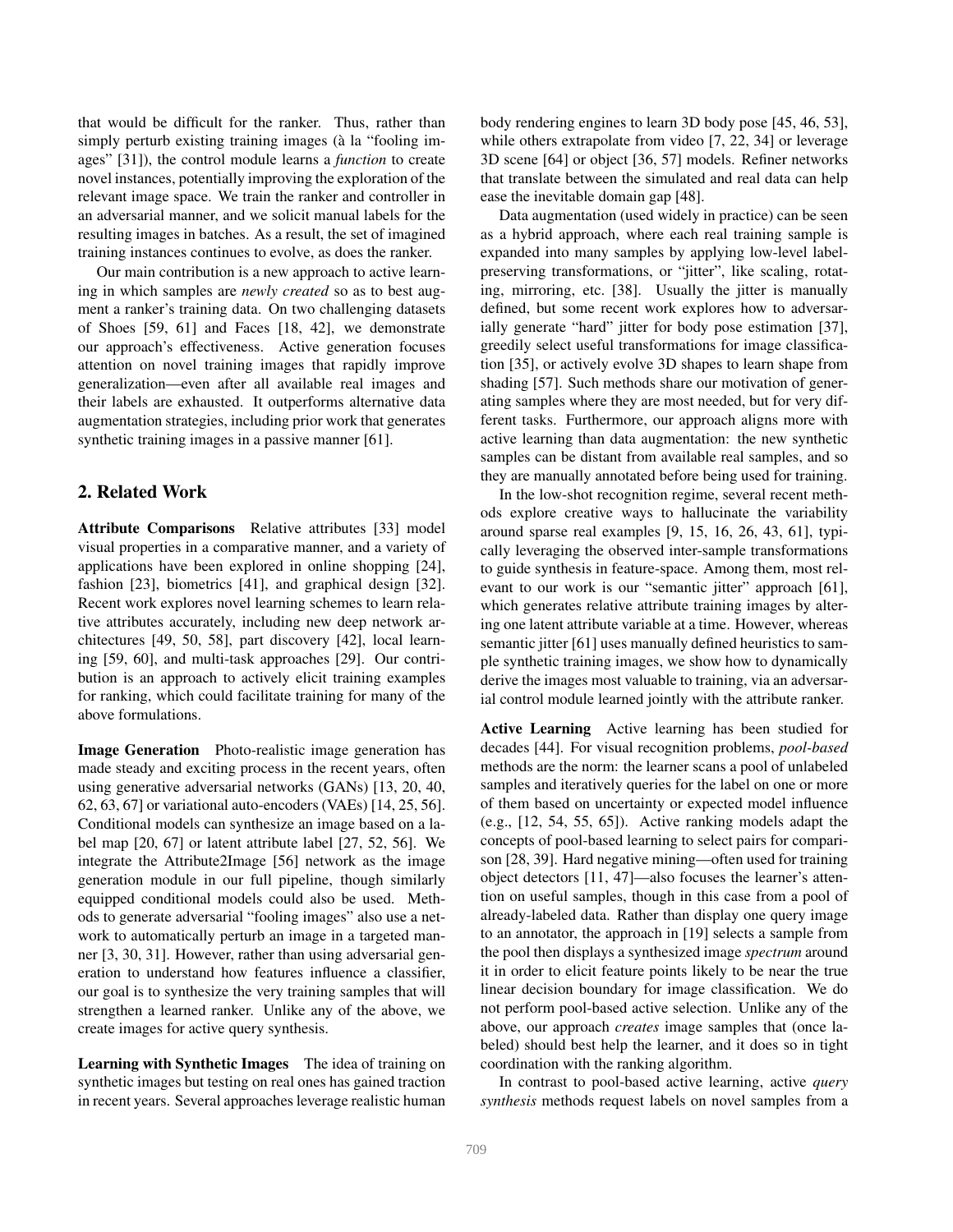given distribution [1, 2, 44, 66]. When the labeler is a person (as opposed to an oracle or experimental outcome), a well known challenge with query synthesis is that the query may turn out to be unanswerable [4]. Accordingly, there is very limited prior work attempting active query synthesis for image problems. One recent study [66] uses the traditional active learning heuristic for linear SVMs [51] to generate images for toy binary image classification tasks (e.g., two MNIST digits). To our knowledge, ours is the first approach that learns to actively generate training images jointly with the image prediction task, and we demonstrate its real impact on modern well-studied datasets with complex fashion products and face images. Furthermore, rather than sample from some given input distribution, our selection approach optimizes the latent parameters of an image pair to directly affect the current deep ranking model.

# 3. Approach

We propose an end-to-end framework for attribute-based image comparison through active adversarial image generation. We refer to our approach as *ATTIC*, for AcTive Training Image Creation.

The goal is to avoid the "streetlight effect" of traditional pool-based active learning, where one looks for more training data where one already has it.<sup>1</sup> Rather than limit training to manually curated real images, as would standard poolbased active learning, ATTIC synthesizes image pairs that will be difficult for the ranker as it has been trained thus far. See Figure 2.

We first define the relative attributes problem (Sec. 3.1). Then we describe the key modules in our ATTIC network (Sec. 3.2). Finally we define our training procedure and the active image creation active loop (Sec. 3.3).

## 3.1. Relative Attributes via Ranking

Relative attributes are valuable for inferring fine-grained differences between images in terms of describable natural language properties. They have wide application in image search, zero-shot learning, and biometrics, as discussed above. At the core of the relative attribute comparison task is a learning-to-rank problem [33, 49]. A ranking function  $R_A: X \to \mathbb{R}$  for attribute A (e.g., *comfortable*, *smiling*) maps an image to a real-valued score indicating the strength of the attribute in the image.

Relative attribute rankers are trained using *pairs* of training images. Let  $\mathcal{P}_{\mathcal{A}} = \{(\boldsymbol{x}_i, \boldsymbol{x}_j)\}\$  be a set of ordered pairs, where humans perceive image  $x_i$  to have "more" of attribute A than image  $x_i$ . The goal is to learn a ranking function  $R_A$  that satisfies the relative orderings as much as possible:  $\forall (i, j) \in \mathcal{P}_{\mathcal{A}} : R_{\mathcal{A}}(\boldsymbol{x}_i) > R_{\mathcal{A}}(\boldsymbol{x}_j)$ . Having



Figure 2: Schematic overview of main idea. Real images (green  $\times$ 's) are used to train a deep ranking function for the attribute (e.g., the *openness* attribute for shoes). The pool of real images consists of those that are labeled (dark  $\times$ 's) and those that are unlabeled (faded  $\times$ 's). Even with all the real images labeled, the ideal ranking function may be inadequately learned. Rather than select other manually curated images for labeling (faded green  $\times$ 's), AT-TIC directly generates useful synthetic training images (red  $\circ$ 's) through an adversarial learning process. The three shoes along a path represent how ATTIC iteratively evolves the control parameters to obtain the final synthetic training image pairs (not to be confused with incrementally adding "more" of a target attribute.)

trained such a function  $R_A$  we can use it to score images for their attribute strength individually, or, similarly, to judge which among a novel pair of images  $(x_m, x_n)$  exhibits the attribute more. ATTIC trains a network for each attribute  $A$ ; we drop the subscript below when not needed for clarity.

## 3.2. End-to-End Active Training Image Creation

Let  $\mathcal{P}^R$  be an initial set of real training image pairs used to initialize the ranker  $R$  defined above. Our goal is to improve that ranker by creating synthetic training images  $\mathcal{P}^S$ , to form a hybrid training set  $P = \mathcal{P}^R \bigcup \mathcal{P}^S$ .

To this end, the proposed end-to-end ATTIC framework consists of three distinct components (Fig. 3): the ranker module, the generator module, and the control module. Our model performs end-to-end adversarial learning between the ranker and the control modules. The ranker tries to produce accurate attribute comparisons, while the control module tries to produce *control parameters*—latent image parameters—that will generate difficult image pairs to confuse the current ranker. By asking human annotators to label those confusing pairs, the ranker is actively improved. We next discuss the individual modules.

### 3.2.1 Ranking Module

For the ranking module in ATTIC, we employ the stateof-the-art deep DeepSTN approach [49], which integrates a Siamese embedding and a spatial transformer network

<sup>1</sup>https://en.wikipedia.org/wiki/Streetlight\_effect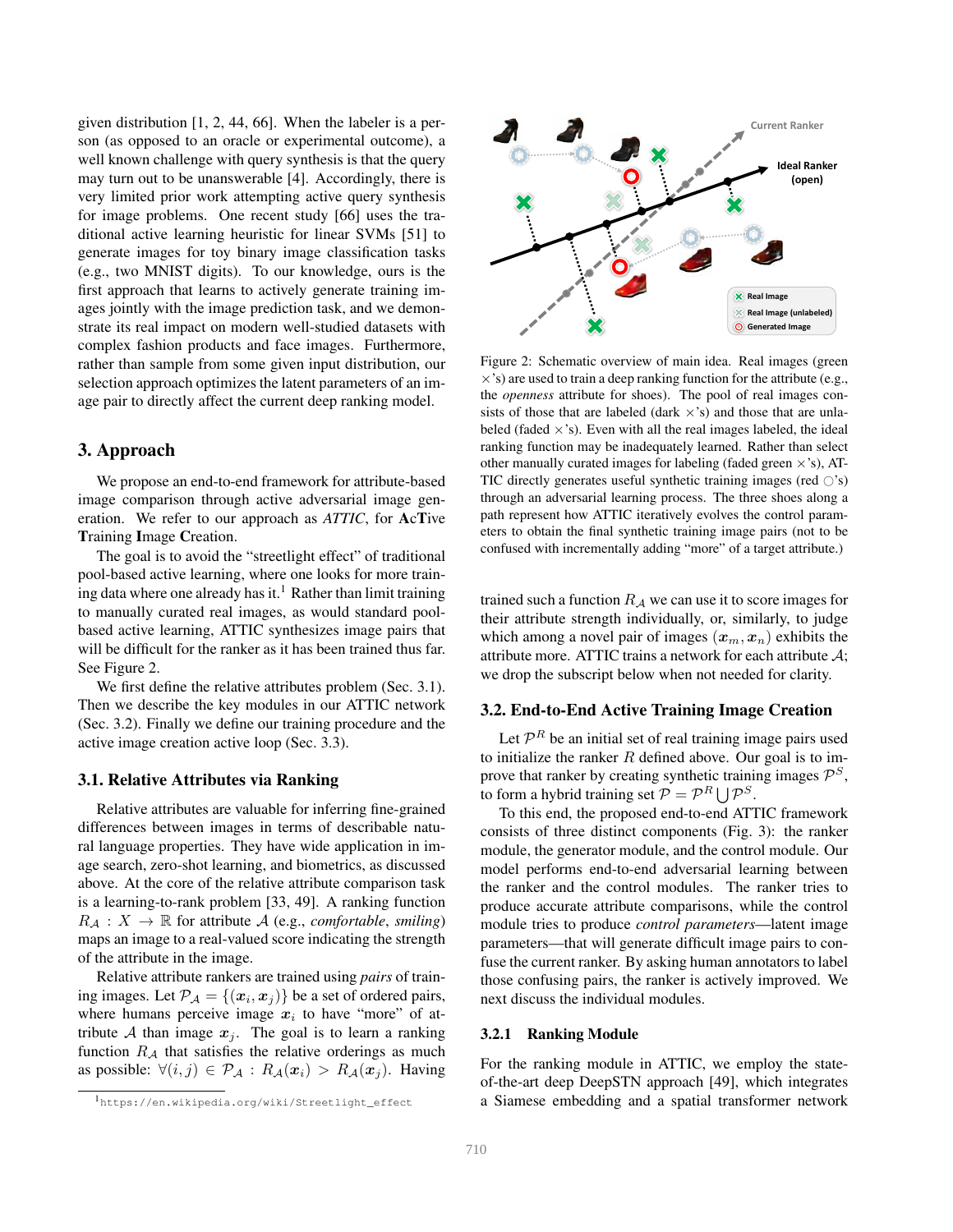

Figure 3: Architecture of our end-to-end approach consisting of three primary modules. The control module first converts the random input q into control parameters  $\{(\mathbf{y}^A, \mathbf{z}^A), (\mathbf{y}^B, \mathbf{z}^B)\}\$ . Its architecture is detailed further in Figure 4. The generator module then generates a pair of synthetic images  $(\hat{x}^A, \hat{x}^B)$  using these control parameters. The ranker module finally uses the generated synthetic images (once manually labeled) and the real training images to train the ranking model, outputting their corresponding attribute strength  $(v^A, v^B)$ . During training, the ranking loss is fed back into the ranker (green dotted line), while the negative ranking loss is fed back into the control module (red dotted line). The decoders within the generator are pre-trained and their parameters are kept frozen throughout training.

(STN) [21] together with a RankNet ranking loss [5]. RankNet handles pairwise outputs in a single differentiable layer, using a cross-entropy loss. The rank estimates  $(v_i, v_j)$ for images  $(x_i, x_j)$  are mapped to a pairwise posterior probability using a logistic function

$$
p_{ij} = \frac{1}{1 + e^{-(v_i - v_j)}},\tag{1}
$$

and the ranking loss is:

$$
\mathcal{L}_{rank} = -\log(p_{ij}).\tag{2}
$$

The ranker jointly learns a CNN image encoder  $\phi(\mathbf{x})$  with a spatial transformer that localizes the informative image regions for judging a particular attribute. For example, the STN may learn to clue into the mouth region for the *smiling* attribute. The ranker combines the features of the full image and this region to compute the attribute strength:

$$
v_i = R_{\mathcal{A}}(\boldsymbol{x}_i) = \text{RankNet}_{\mathcal{A}}(\text{STN}(\phi(\boldsymbol{x}_i))),\qquad(3)
$$

where  $\phi(x)$  denotes application of one stack in the Siamese embedding. See [49] for details.

#### 3.2.2 Generator Module

For the generator module, we use an existing attributeconditioned image generator, Attribute2Image [56]. Let  $y \in \mathbb{R}^N$  denote an N-dimensional attribute vector containing the real-valued strength of each of the  $N = |\mathcal{A}|$ attributes for an image x, and let  $z \in \mathbb{R}^M$  denote an Mdimensional latent variable accounting for all other factors affecting the image, like lighting, pose, and background. The Attribute2Image network uses a Conditional Variational Auto-Encoder (CVAE) to learn a decoder  $p_{\theta}(\hat{x}|y, z)$ that can generate realistic synthetic images  $\hat{x}$  conditioned



Figure 4: Architecture of the control module. The model above outputs a single set of control parameters  $(y, z)$ . Since we generate the synthetic images in pairs, we duplicate the architecture.

on  $(y, z)$ . The parameters  $\theta$  are optimized by maximizing the variational lower bound of the log-likelihood  $\log p_{\theta}(\hat{\boldsymbol{x}}|\boldsymbol{y})$ . The network uses a multilayer perceptron to map the latent factors into their entangled hidden representation, then decodes into image pixels with a coarse-to-fine convolutional decoder. See [56] for more details.

The *attribute-conditioned* aspect of this generator allows us to iteratively refine the generated images in a semantically smooth manner, as we adversarially update its inputs  $(y, z)$  with the control module defined next. We pre-train the generator using  $\{(x_i, y_i)\}\text{, a disjoint set of training im-}$ ages labeled by their  $N$  attribute strength labels. Subsequently, we take only the decoder part of the model and use it as our generator (see Fig. 3). We freeze all parameters in the generator during active image creation, since the mapping from latent parameters to pixels is independent of the rank and control learning.

## 3.2.3 Control Module

As defined thus far, linking together the ranker and generator would aimlessly feed new image sample pairs to the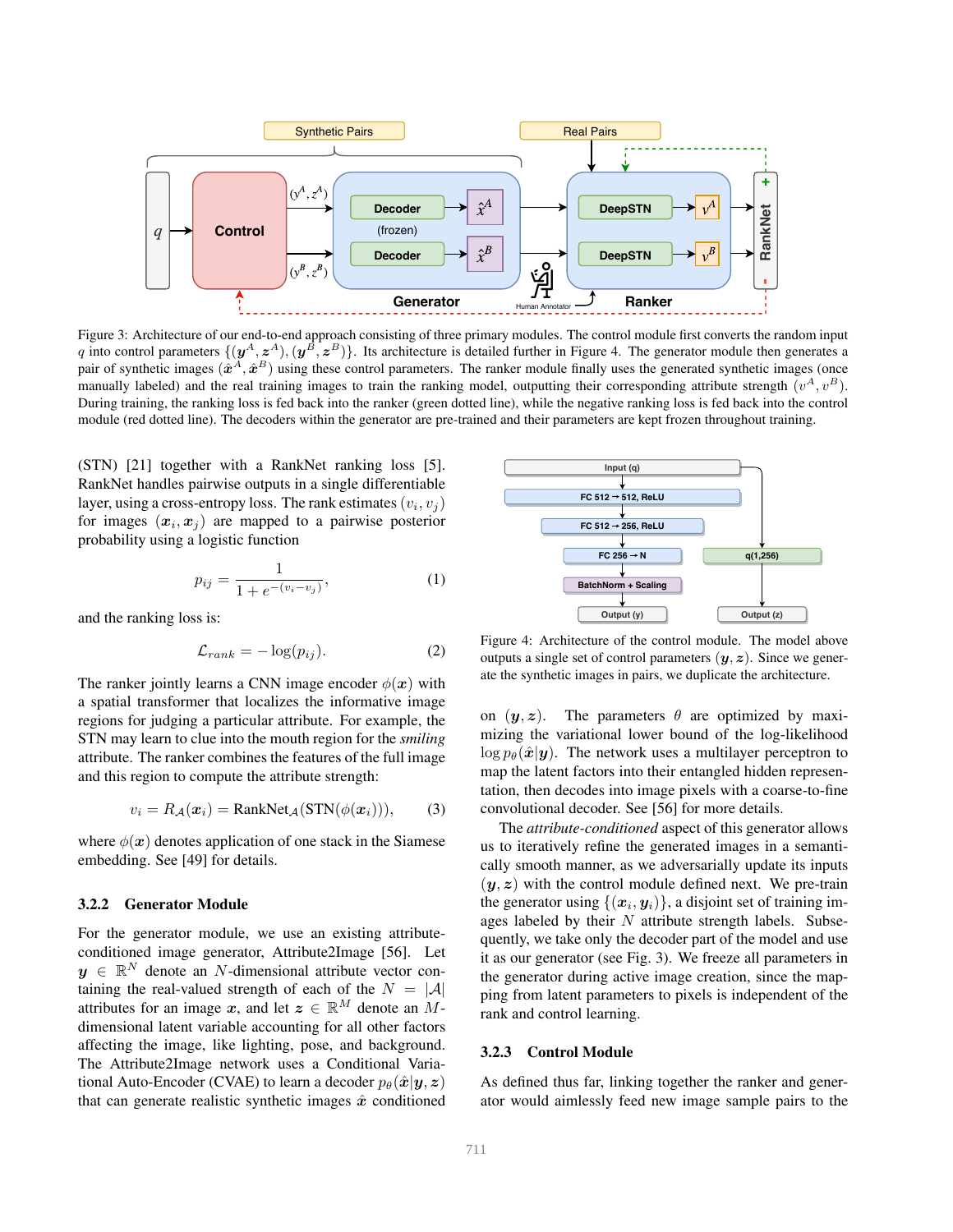ranker. Next we define our control module and explain how it learns to feed pairs of intelligently chosen latent parameters to the generator for improving the ranker.

The control module is a neural network that precedes the generator (see Figure 3, left). Its input is a random seed  $q \in \mathbb{R}^Q$ , sampled from a multivariate Gaussian. Its output is a pair of *control parameters*  $\{(\bm{y}^A,\bm{z}^A),(\bm{y}^B,\bm{z}^B)\}$ for synthetic image generation. Figure 4 shows the control architecture. It is duplicated to create two branches feeding to the generator and then the Siamese network in the DeepSTN ranker.

The attribute control variable  $y$  is formed by passing  $q$ through a few fully-connected layers, followed by a Batch-Norm layer with scaling. In particular, we obtain the scaling parameters from the mean and standard deviation of the attribute strengths observed from the real training images, then apply them to the normalized  $\mathcal{N}(0, 1)$  outputs from the BatchNorm layer. The scaling ensures that the attribute strengths are bounded within a range appropriate for the pre-trained generator.

The latent feature control variable  $z$ , which captures all the non-attribute properties (e.g., pose, illumination), is sampled from a Gaussian. We simply use half of the entries from q for  $z^A$  and  $z^B$ , respectively. This Gaussian sample agrees with the original image generator's prior  $p(z)$ .

#### 3.3. Training and Active Image Creation

Given the three modules, we connect them in sequence to form our active learning network. The generator and the ranker modules are duplicated for both branches to account for two images in each training pair. The decoders in the generator module are pre-trained and their parameters are kept frozen. During training, we optimize the RankNet loss for the ranker module, while at the same time optimizing the negative RankNet loss for the control module:

$$
\mathcal{L}_{control} = -\mathcal{L}_{rank}.\tag{4}
$$

The control module thus learns to produce parameters that generate image pairs that are difficult for the ranker to predict. This instills an adversarial effect where the control module and the ranker module are competing against each other iteratively during training. The learning terminates when the ranker converges. Our adversarial losses promote "hard" examples, and are not to be confused with adversarial "fooling" images [3, 30, 31]; image pairs generated by our method are only fed to the learner if humans can label them confidently.

Figure 5 shows examples of the *progression* of synthetic images over training iterations. ATTIC captures the interaction between the attributes and traverses the multi-attribute space to places not occupied by real training images.



Figure 5: Visualization of the *progression* of synthetic image pairs  $(\hat{\boldsymbol{x}}^{A}, \hat{\boldsymbol{x}}^{B})$  during training (not to be confused with a *spectrum* going from less to more of a given attribute [61]). Our model learns patterns between all the attributes, modifying multiple attributes simultaneously. For example, while modifying the faces for the attribute *masculine* (last row), our model learned to change the attribute *smiling* as well. The rightmost images, i.e., end of the progression, are manually labeled and augment the training data.

To generate a batch<sup>2</sup> of synthetic image pairs  $\mathcal{P}^S =$  $\{\hat{\mathbf{x}}^A, \hat{\mathbf{x}}^B\}_{i=1}^T$ , we sample T vectors q and push them through the control and generator. Then the batch is labeled by annotators, who judge which image shows the attribute more. The resulting pairs accepted by annotators as valid are added to the hybrid training set  $P$ . We consider with both single-batch, where all synthetic pairs are generated in one go (Sec. 4.2), and multi-batch settings, where we reset the ranker module for each subsequent batch (Sec. 4.3).

The primary novelty of our approach comes from the generation of synthetic image pairs through active query synthesis. From an active learning perspective, instead of selecting more real image pairs to be labeled based on existing pool-based strategies, our approach aims to directly generate the most beneficial synthetic image pairs (Fig. 2). Furthermore, instead of choosing  $(y_i, z_i)$  manually when generating the synthetic image pairs [61], ATTIC automates this selection in a data-driven manner.

<sup>&</sup>lt;sup>2</sup>Here we mean "batch" in the active learning sense: a batch of examples to be manually labeled and then used to augment the training set. This is not to be confused with *(mini)-batches* for training the neural nets.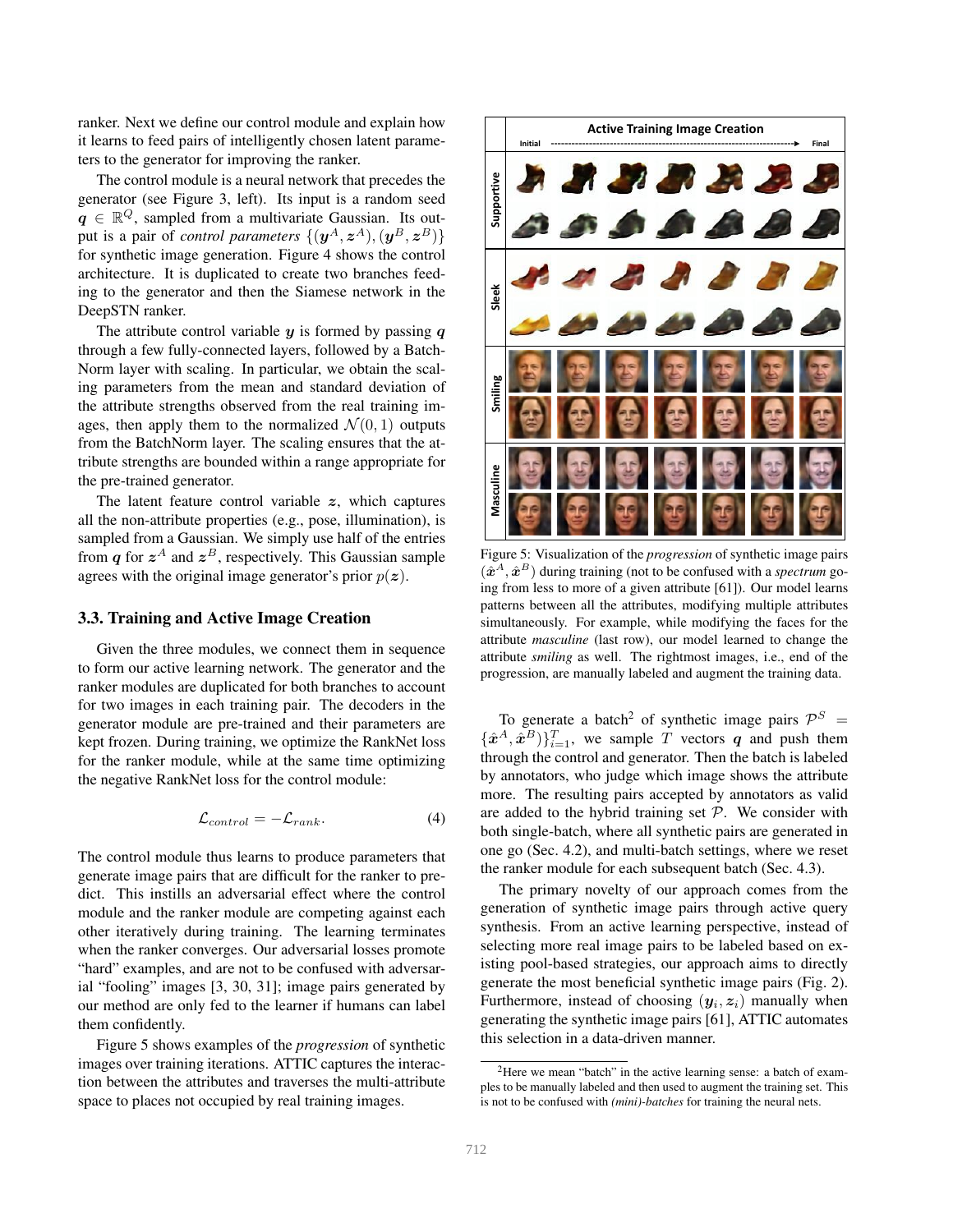# 4. Experiments

To validate our active generation approach, we explore two fine-grained attribute domains: shoes and faces. To our knowledge, these are the only existing datasets with sufficient *instance-level* relative attribute labels.

## 4.1. Experimental Setup

Datasets We use two publicly available datasets, UT-Zappos50K [59] and LFW [18]. For each, our method uses real images to initialize training and then creates its own synthetic images.

- Catalog Shoe Images: We use the UT-Zappos50K dataset [59] with the fine-grained attributes from [61]. The dataset consists of over 50,000 shoe images from Zappos.com. There are 10 attributes (*comfort*, *casual*, *simple*, *sporty*, *colorful*, *durable*, *supportive*, *bold*, *sleek*, and *open*), each with about 4,000 labeled pairs.
- Human Face Images: We use the LFW dataset [18] and the LFW-10 dataset [42]. LFW consists of over 13,000 celebrity face images from the wild along with real-valued labels on 73 attributes. LFW-10 consists of a subset of 2,000 images from LFW along with relative labels on 10 attributes. We use the 8 attributes (*bald*, *dark hair*, *big eyes*, *masculine*, *mouth open*, *smiling*, *visible forehead*, and *young*) in the intersection of these two datasets. For the real image pairs, there are about 500 labeled pairs per attribute from LFW-10.

All images for all methods are resized to  $64 \times 64$  pixels to match the output resolution of the image generator. For all experiments, we only use high quality (high agreement/high confidence) relative labels, following the protocol of [61]. We collect annotations for our method's automatically generated training pairs using Mechanical Turk; we obtain 5 worker responses per label and take the majority vote. Workers are free to vote for discarding a pair if they find it illegible, which happened for just 17% of the generated pairs. Of the other 83% accepted pairs, at least 4 of 5 annotators agree on the same label 63% of the time, and they rate 48% of their annotations as "very confident" and 95% as at least "somewhat confident". See Supp File for the data collection interface and instructions to annotators.

Implementation Details During training, we validate all hyperparameters (learning rate, learning rate decay, weight decay) on a validation set. We run all experiments (including individual batches) to convergence or to a max of 250 and 100 epochs for shoes and faces, respectively.

For the individual modules, implementation details are as follows. Ranker: We pre-train the DeepSTN ranking network without the global image channel using only the real image pairs (see [49] for details on the two rounds of training). Generator: We use the code provided by the authors of Attribute2Image [56] with all default parameters. We pre-train the image generators using a disjoint set of real images (38,000 and 11,000 images for shoes and faces, respectively), which do not have any associated relative labels. We freeze the decoder in ATTIC throughout end-to-end training for the ranker and control. Control: We initialize the layers using ReLU initialization [17].

Baselines We consider the following baselines:

- SemJitter [61], an existing approach for data augmentation that uses synthetic images altered by one attribute at a time using a manually defined sampling policy. We use the authors' provided synthetic shoe image pairs, Zap50K-Synth, for this purpose. It contains 2,000 labeled pairs per attribute. For the synthetic face image pairs, we collect relative labels on 1,000 pairs per attribute.
- Jitter, the traditional data augmentation process where the real images are jittered through low-level geometric and photometric transformations. We follow the jitter protocol defined in [10], which includes translation, scaling, rotation, contrast, and color. The jittered image pairs retain the corresponding real pairs' respective labels.
- Real, which trains with only real labeled image pairs.

Note that all methods use the same state-of-the-art ranking network for training and predictions, hence any differences in results will be attributable to the training data and augmentation strategy.

## 4.2. Competing with Real Training Images

First we test our hypothesis that restricting models to only available Web photos for training can be limiting. We compare the data augmentation baselines and ATTIC to the Real baseline, where all methods are given the exact same amount of total manual annotations. The Real and Jitter baselines use all  $n$  available real labeled image pairs. SemJitter and ATTIC use *half* of the real labeled image pairs  $(\frac{n}{2})$ , which are sampled uniformly at random, and then augment those pairs with  $\frac{n}{2}$  manually labeled synthetic image pairs that they generate.

Tables 1 and 2 show the results for the Shoes and Faces datasets, respectively. We first look at the standard scenario (middle rows) where the synthetic images generated by SemJitter and our method are labeled by human annotators. Though using exactly the same amount of manual labels as the Real baseline, our method nearly always outperforms it. This shows that simply having more real image pairs labeled is not always enough; our generated sam-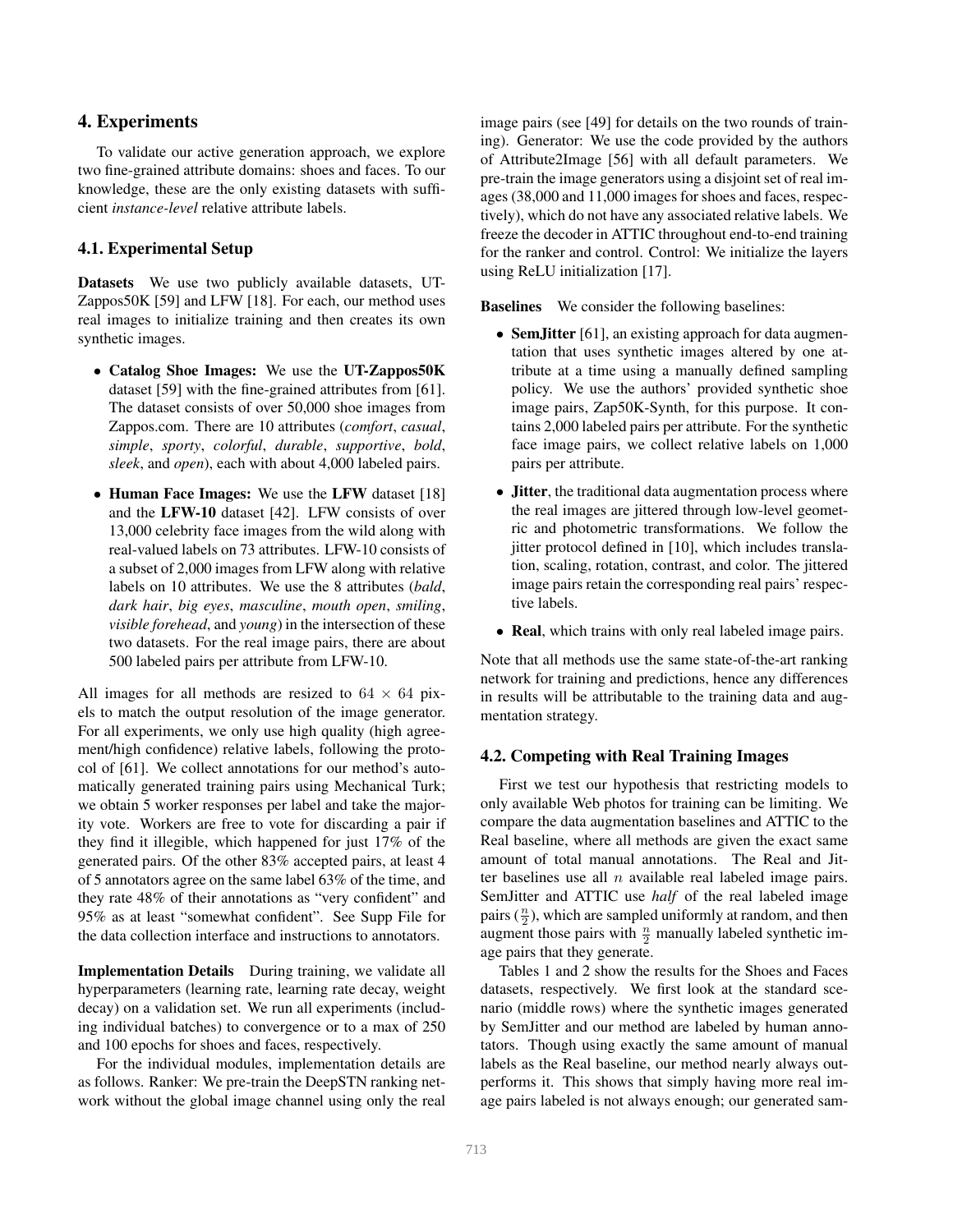|                     | <b>Comfort</b> | Casual | Simple | <b>Sporty</b> | Colorful | <b>Durable</b> | <b>Supportive</b> | <b>Bold</b> | <b>Sleek</b> | Open  | Mean  |
|---------------------|----------------|--------|--------|---------------|----------|----------------|-------------------|-------------|--------------|-------|-------|
| Real [49]           | 84.26          | 88.58  | 88.99  | 88.18         | 94.10    | 82.83          | 83.96             | 88.25       | 84.35        | 83.87 | 86.74 |
| Jitter              | 82.87          | 87.96  | 86.65  | 87.58         | 93.91    | 80.51          | 84.63             | 88.66       | 83.37        | 79.84 | 85.60 |
| SemJitter [61]      | 83.10          | 89.20  | 88.76  | 88.49         | 94.10    | 82.37          | 85.08             | 89.07       | 86.31        | 82.26 | 86.87 |
| ATTIC (ours)        | 83.80          | 89.51  | 89.23  | 88.18         | 94.10    | 85.85          | 86.41             | 88.04       | 87.78        | 83.07 | 87.62 |
| SemJitter-Auto [61] | 84.72          | 88.89  | 89.70  | 89.39         | 94.29    | 83.99          | 86.41             | 89.07       | 85.82        | 83.87 | 87.59 |
| ATTIC-Auto (ours)   | 87.04          | 89.20  | 91.57  | 91.21         | 94.48    | 87.94          | 87.31             | 89.90       | 86.31        | 85.75 | 89.07 |

Table 1: Accuracy for the 10 attributes in the Shoes dataset. The standard scenario (middle rows) is where the synthetic images generated by SemJitter and our method are labeled by human annotators. The "Auto" scenario (last two rows) is where an additional n *unlabeled* synthetic image pairs are added for all methods except Real; those images adopt their inferred attribute labels. Note that Jitter already uses all  $n$  labeled real images plus  $n$  (not manually labeled) jittered images. In all cases, all methods use exactly  $n$  total labels.

|                     | Bald  | <b>DarkHair</b> | <b>BigEves</b> | <b>Masculine</b> | <b>MouthOpen</b> | <b>Smiling</b> | Forehead | Young | Mean  |
|---------------------|-------|-----------------|----------------|------------------|------------------|----------------|----------|-------|-------|
| Real [49]           | 79.80 | 86.77           | 78.18          | 92.96            | 87.50            | 74.44          | 80.00    | 78.76 | 82.30 |
| Jitter              | 81.82 | 86.87           | 80.00          | 91.55            | 84.17            | 74.44          | 85.26    | 79.79 | 82.99 |
| SemJitter [61]      | 81.82 | 87.50           | 83.64          | 92.96            | 88.33            | 79.70          | 83.16    | 81.35 | 84.81 |
| ATTIC (ours)        | 84.85 | 88.24           | 85.46          | 95.78            | 79.17            | 81.96          | 84.21    | 80.31 | 84.99 |
| SemJitter-Auto [61] | 82.83 | 88.24           | 81.82          | 94.37            | 85.00            | 75.19          | 83.16    | 79.28 | 83.73 |
| ATTIC-Auto (ours)   | 85.86 | 90.44           | 83.36          | 94.37            | 82.50            | 76.69          | 85.26    | 78.24 | 84.59 |

Table 2: Accuracy for the 8 attributes in the Faces dataset. Format is the same as Table 1.

ples improve training across the variety of attributes in ways the existing real image pairs could not. We also tried to improve the Real baseline by adding pseudo labeled pairs bootstrapped from the attribute strengths of the images used to train the image generator, but it actually hurt the baseline slightly, likely because those pseudo labels are noisy.

Our approach also outperforms (or matches) SemJitter in 8 out of 10 shoe attributes and 6 out of 8 face attributes, with gains over 3% in some cases. This demonstrates our key advantage over SemJitter [61], which is to actively adapt the generated images to best suit the learning of the model, as opposed to what looks the best to human eyes. Unlike [61], which manually modifies one attribute at a time, our approach can modify multiple attributes simultaneously in a dynamic manner, accounting for their dependencies.

We also consider an "Auto" scenario where instead of adding  $\frac{n}{2}$  generated images with their manual annotations, we start our model with all  $n$  real labeled image pairs. Then, we generate another  $n$  synthetic images and—rather than get them labeled—simply adopt their inferred attribute comparison labels. In this case, the "ground truth" ordering for attribute j for generated images  $\hat{x}^A$  and  $\hat{x}^B$  is automatically determined by the magnitudes of their associated parameter values  $y^A(j)$  and  $y^B(j)$  output by the control module. Analogously, Jitter adopts the label of the source pair it jittered. Once again, all methods use the exact same number of human-provided labels.

Tables 1 and 2 (bottom two rows) show the results. Our model performs even a bit better in this setting, suggesting that the inferred labels are often accurate, and the extra volume of "free" training pairs is helpful. We outperform (or match) SemJitter in all 10 shoe attributes and 6 out of



Figure 6: Active learning curves for the Shoes (left) and Faces (right) datasets. We show the average gain over the Real baseline after each batch of additional generated image pairs. Our approach nearly doubles the gain achieved by SemJitter for both domains.

8 face attributes. Jitter offers a slight performance boost sometimes, but can even be detrimental on these datasets. While our method performs well overall, for a couple of attributes (i.e *mouth-open*, *young*) we underperform both Real and SemJitter. Upon inspection, we find our weaker performance there is likely due to poorer quality image generation for those attributes.

#### 4.3. Active vs. Passive Training Image Generation

Next we examine more closely ATTIC's active learning behavior. In this scenario, we suppose the methods have exhausted all available real training data (i.e., we use all  $n$  real labeled image pairs to initialize the model), and our goal is to augment this set. We generate the synthetic (labeled) image pairs in batches (again, not to be confused with the mini-batches when training neural networks). After each batch, we have them annotated, update the ranker's training set, and re-evaluate it on the test set. The weights of the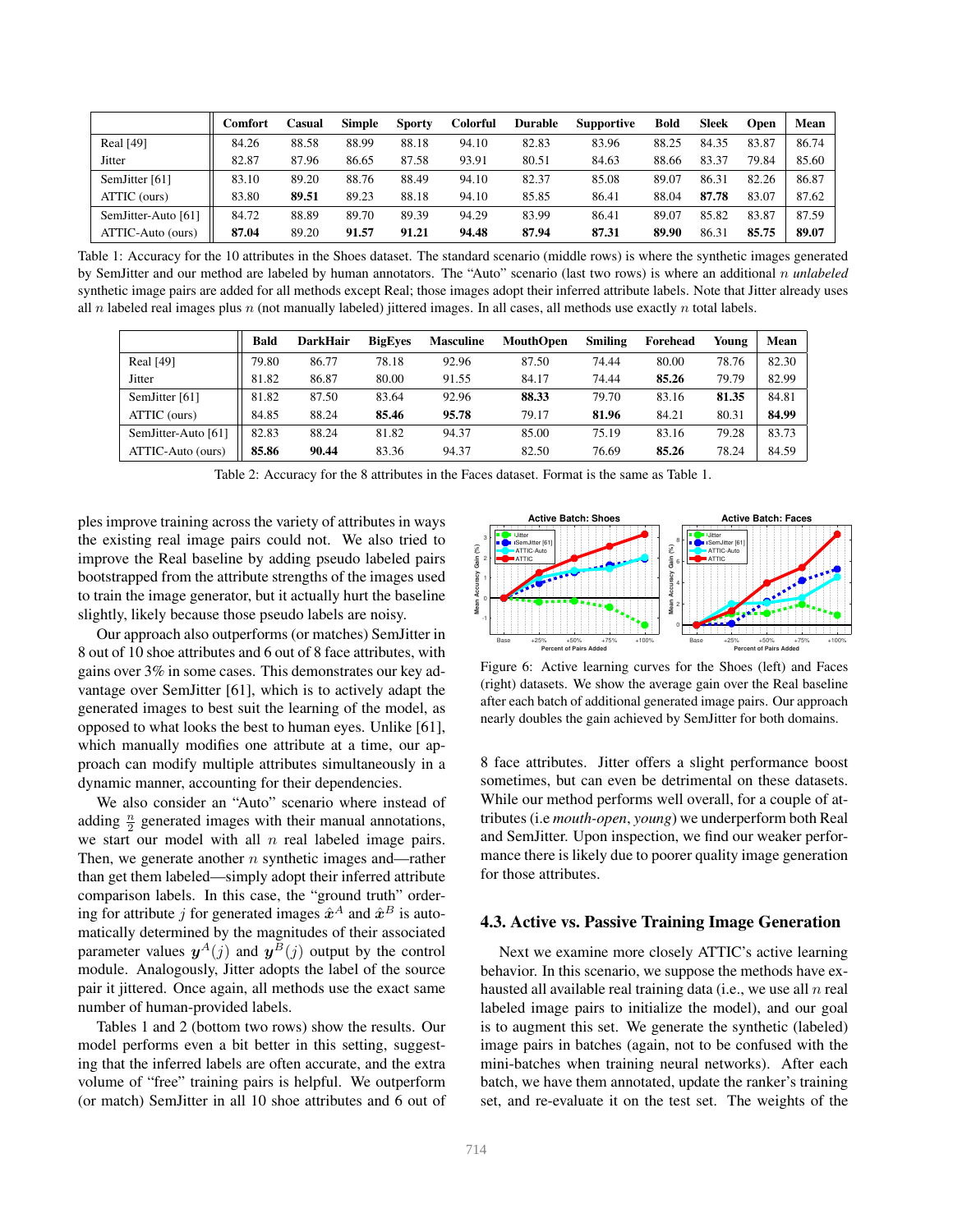

Figure 7: Sample training image pairs. Left: "Harder" real pairs that are incorrectly predicted by the baseline model. Middle: Synthetic image pairs generated by our active approach. Right: Synthetic image pairs that are rejected by the human annotators as illegible.

control module are carried over from batch to batch, while the ranker module restarts at its pre-trained state at the beginning of each batch.

Figure 6 shows the results for both datasets. We plot active learning curves to show the accuracy improvements as a function of annotator effort—steeper curves are better, as they mean the system gets more accurate with less manual labeling. We see the average gains of our approach over the Real baseline increase most sharply compared to the baselines. Our approach achieves a gain of over 3% and 8% for the two domains, respectively, which is almost double that of the SemJitter baseline. Jitter falls short once again, suggesting that traditional low-level jittering has limited impact in these fine-grained ranking tasks. Please see Supp File for the individual performance plots of each attribute. ATTIC improves more than ATTIC-Auto, though has the burden of gathering labels from annotators.

#### 4.4. Qualitative Analysis

The results show the synthetic image pairs generated by our approach outperform those selected by the heuristic and passive selection processes of SemJitter and Jitter in most scenarios. The advantage of our active generation approach is its ability to modify the generated image pairs in a way that is best for the learning of the model.

Figure 5 shows examples of how the synthetic images look between the first and the last epoch of the training. The final pairs selected for labeling also demonstrate subtler visual differences than the initial pairs, suggesting that our model has indeed learned to generate "harder" pairs.

Figure 7 compares these "harder" pairs to those from the real image pairs. Overall we see that the actively generated synthetic pairs tend to have fine-grained differences and/or offer visual diversity from the real training samples. The righthand side of Figure 7 shows examples of generated pairs rejected by annotators as illegible, which occurs 17% of the time. The relative low rate of rejection is an encouraging sign for making active query synthesis viable for image labeling tasks.

# 5. Conclusion

We introduced an approach for actively generating training image pairs that can benefit a fine-grained attribute ranker. Our approach lets the system think "outside of the pool" in annotation collection, imagining its own training samples and querying human annotators for their labels. On two difficult datasets we showed that the approach offers real payoff in accuracy for distinguishing subtle attribute differences, with consistent improvements over existing data augmentation techniques. In future work we plan to explore joint multi-attribute models for the ranker and consider how human-in-the-loop systems like ours might allow simultaneous refinement of the image generation scheme.

Acknowledgements We thank Qiang Liu, Bo Xiong, and Xinchen Yan for helpful discussions. This research is supported in part by ONR PECASE N00014-15-1-2291, NSF IIS-1514118, and a gift from Qualcomm.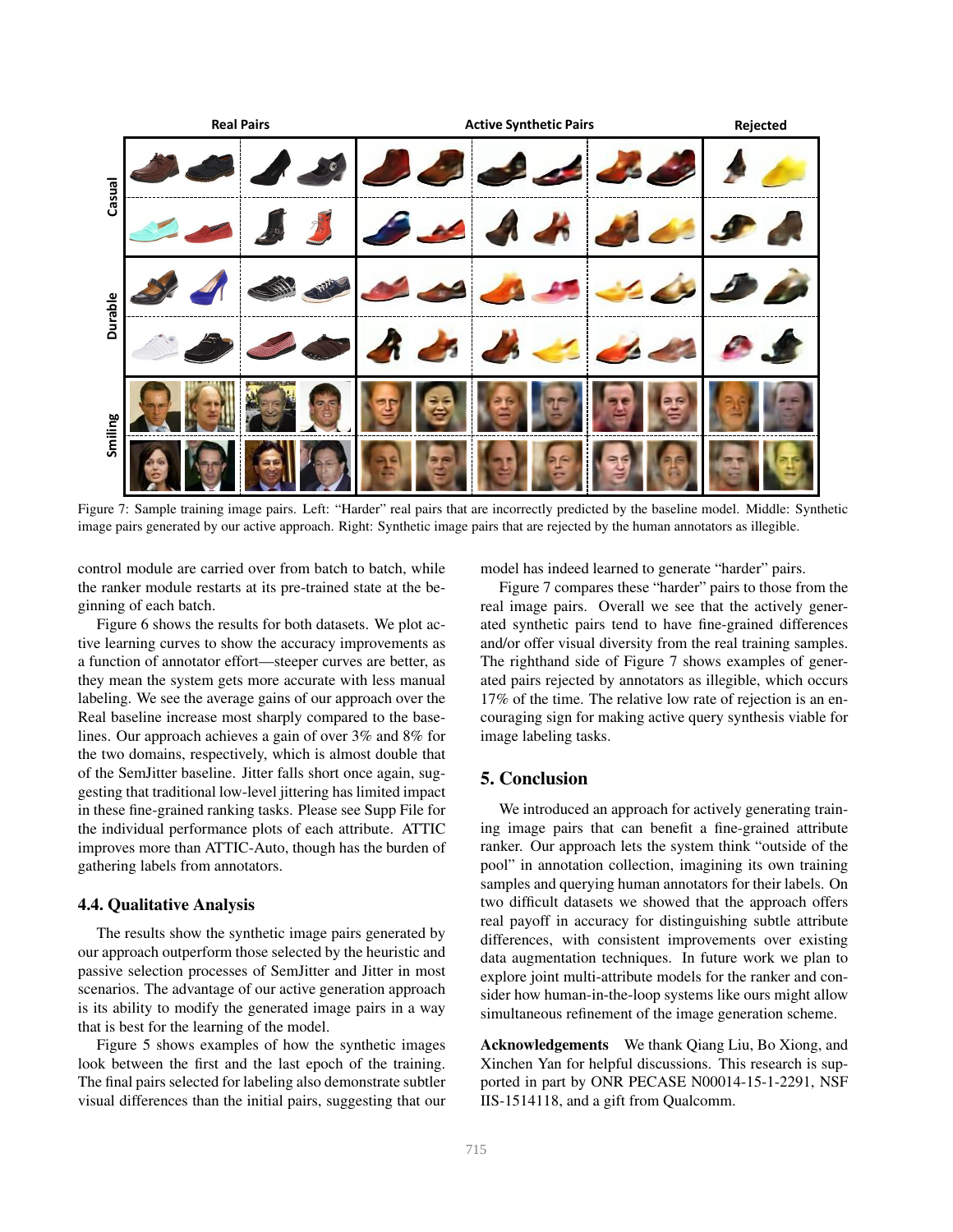# References

- [1] I. Alabdulmohsin, X. Gao, and X. Zhang. Efficient active learning of halfspaces via query synthesis. In *AAAI*, 2015. 3
- [2] D. Angluin. Queries and concept learning. *Machine learning*, 1988. 3
- [3] Shumeet Baluja and Ian Fischer. Adversarial transformation networks: Learning to generate adversarial examples. Technical Report arXiv:1703.09387, 2017. 2, 5
- [4] E. Baum and K. Lang. Query learning can work poorly when a human oracle is used. In *IJCNN*, 1992. 3
- [5] C. Burges, T. Shaked, E. Renshaw, A. Lazier, M. Deeds, N. Hamilton, and G. Hullender. Learning to rank using gradient descent. In *Proceedings of International Conference on Machine Learning (ICML)*, 2005. 4
- [6] J. Carreira and A. Zisserman. Quo vadis, action recognition? a new model and the kinetics dataset. In *CVPR*, 2017. 1
- [7] C.-Y. Chen and K. Grauman. Watching unlabeled video helps learn new human actions from very few labeled snapshots. In *Proceedings of the IEEE Conference on Computer Vision and Pattern Recognition (CVPR)*, 2013 (Oral). 2
- [8] J. Deng, W. Dong, R. Socher, L.-J. Li, K. Li, and L. Fei-Fei. Imagenet: A Large-Scale Hierarchical Image Database. In *Proceedings of the IEEE Conference on Computer Vision and Pattern Recognition (CVPR)*, 2009. 1
- [9] M. Dixit, R. Kwitt, M. Niethammer, and N. Vasconcelos. AGA: Attribute-Guided Augmentation. In *Proceedings of the IEEE Conference on Computer Vision and Pattern Recognition (CVPR)*, 2016. 2
- [10] A. Dosovitskiy, J. Springenberg, M. Riedmiller, and T. Brox. Discriminative unsupervised feature learning with convolutional neural networks. In *NIPS*, 2014. 6
- [11] P. Felzenszwalb, R. Girshick, D. McAllester, and D. Ramanan. Object detection with discriminatively trained part based models. *IEEE Transactions on Pattern Analysis and Machine Intelligence (PAMI)*, 32(9), September 2010. 2
- [12] A. Freytag, E. Rodner, and J. Denzler. Selecting influential examples: active learning with expected model output changes. In *ECCV*, 2014. 1, 2
- [13] I. Goodfellow, J. Pouget-Abadie, M. Mirza, B. Xu, D. Warde-Farley, S. Ozair, A. Courville, and Y. Bengio. Generative adversarial nets. In *NIPS*, 2014. 2
- [14] K. Gregor, I. Danihelka, A. Graves, and D. Wierstra. Draw: A recurrent neural network for image generation. In *ICML*, 2015. 2
- [15] B. Hariharan and R. Girshick. Low-Shot Visual Recognition by Shrinking and Hallucinating Features. In *Proceedings of the IEEE International Conference on Computer Vision (ICCV)*, 2017. 2
- [16] S. Hauberg, O. Freifeld, A. Larsen, J. Fisher, and L. Hansen. Dreaming more data: Class-independent distributions over diffeomorphisms for learned data augmentation. In *AISTATS*, 2016. 2
- [17] Kaiming He, Xiangyu Zhang, Shaoqing Ren, and Jian Sun. Delving deep into rectifiers: Surpassing human-level performance on imagenet classification. In *Proceedings of the IEEE International Conference on Computer Vision (ICCV)*, 2017. 6
- [18] Gary B. Huang, Manu Ramesh, Tamara Berg, and Erik Learned-Miller. Labeled faces in the wild: A database for studying face recognition in unconstrained environments. Technical Report 07-49, University of Massachusetts, Amherst, October 2007. 1, 2, 6
- [19] Miriam W Huijser and Jan C van Gemert. Active decision boundary annotation with deep generative models. In *Proceedings of the IEEE International Conference on Computer Vision (ICCV)*, 2017. 2
- [20] Phillip Isola, Jun-Yan Zhu, Tinghui Zhou, and Alexei A Efros. Image-to-image translation with conditional adversarial networks. In *CVPR*, 2017. 2
- [21] M. Jaderberg, K. Simonyan, A. Zisserman, and K. Kavukcuoglu. Spatial transformer networks. In *Advances in Neural Information Processing Systems (NIPS)*, 2015. 4
- [22] A. Khoreva, R. Benenson, E. Ilg, T. Brox, and B. Schiele. Lucid data dreaming for object tracking. Technical Report arXiv:1703.09554, 2017. 2
- [23] M. Kiapour, K. Yamaguchi, A. Berg, and T. Berg. Hipster wars: Discovering elements of fashion styles. In *Proceedings of European Conference on Computer Vision (ECCV)*, 2014.  $\mathcal{D}_{\mathcal{L}}$
- [24] A. Kovashka, D. Parikh, and K. Grauman. WhittleSearch: Interactive image search with relative attribute feedback. *International Journal of Computer Vision (IJCV)*, 115(2):185– 210, Nov 2015. 2
- [25] T. Kulkarni, W. Whitney, P. Kohli, and J. Tenenbaum. Deep convolutional inverse graphics network. In *NIPS*, 2015. 2
- [26] R. Kwitt, S. Hegenbart, and M. Niethammer. One-Shot Learning of Scene Locations via Feature Trajectory Transfer. In *Proceedings of the IEEE Conference on Computer Vision and Pattern Recognition (CVPR)*, 2016. 2
- [27] Guillaume Lample, Neil Zeghidour, Nicolas Usunier, Antoine Bordes, Ludovic DENOYER, et al. Fader networks: Manipulating images by sliding attributes. In *NIPS*, pages 5963–5972, 2017. 2
- [28] L. Liang and K. Grauman. Beyond comparing image pairs: Setwise active learning for relative attributes. In *Proceedings of the IEEE Conference on Computer Vision and Pattern Recognition (CVPR)*, 2014. 2
- [29] Zihang Meng, Nagesh Adluru, Hyunwoo J. Kim, Glenn Fung, and Vikas Singh. Efficient relative attribute learning using graph neural networks. In *Proceedings of European Conference on Computer Vision (ECCV)*, 2018. 2
- [30] S. Moosavi-Dezfooli, A. Fawzi, and P. Frossard. DeepFool: A Simple and Accurate Method to Fool Deep Neural Networks. In *Proceedings of the IEEE Conference on Computer Vision and Pattern Recognition (CVPR)*, 2016. 2, 5
- [31] A. Nguyen, J. Yosinski, and J. Clune. Deep neural networks are easily fooled: High confidence predictions for unrecognizable images. In *Proceedings of the IEEE Conference on Computer Vision and Pattern Recognition (CVPR)*, 2015. 2, 5
- [32] P. O'Donovan, J. Libeks, A. Agarwala, and A. Hertzmann. Exploratory font selection using crowdsourced attributes. In *SIGGRAPH*, 2014. 2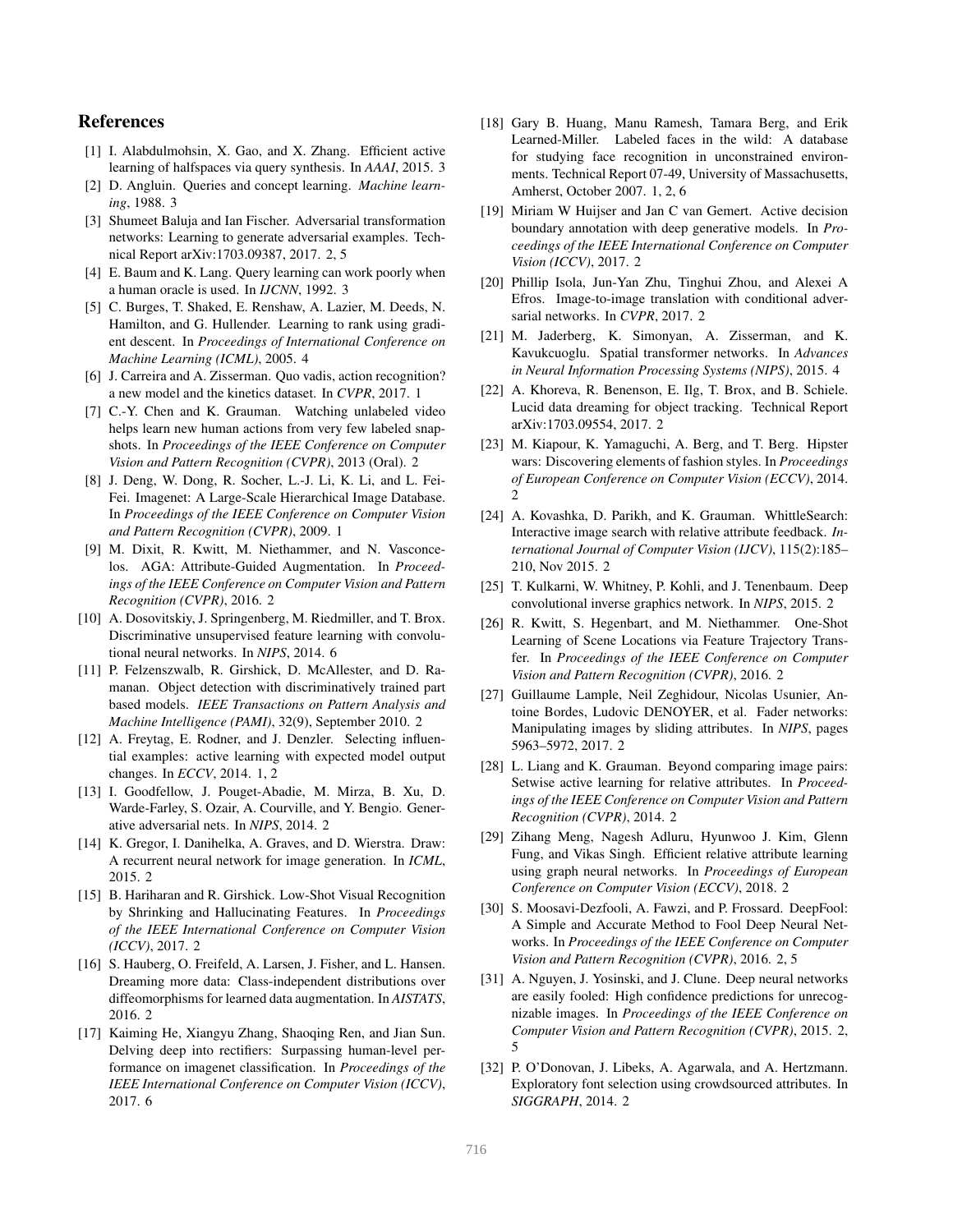- [33] D. Parikh and K. Grauman. Relative Attributes. In *Proceedings of the IEEE International Conference on Computer Vision (ICCV)*, 2011. 1, 2, 3
- [34] D. Park and D. Ramanan. Articulated pose estimation with tiny synthetic videos. In *ChaLearn Workshop, CVPR*, 2015. 2
- [35] Mattis Paulin, Jrme Revaud, Zaid Harchaoui, Florent Perronnin, and Cordelia Schmid. Transformation pursuit for image classification. In *Proceedings of the IEEE Conference on Computer Vision and Pattern Recognition (CVPR)*, 2014. 2
- [36] X. Peng, B. Sun, K. Ali, and K. Saenko. Learning deep object detectors from 3d models. In *ICCV*, 2015. 2
- [37] Xi Peng, Zhiqiang Tang, Fei Yang, Rogerio S Feris, and Dimitris Metaxas. Jointly optimize data augmentation and network training: Adversarial data augmentation in human pose estimation. In *CVPR*, 2018. 2
- [38] L. Perez and J. Wang. The effectiveness of data augmentation in image classification using deep learning. Technical Report arXiv:1712.04621, 2017. 2
- [39] Buyue Qian, Xiang Wang, Fei Wang, Hongfei Li, Jieping Ye, and Ian Davidson. Active learning from relative queries. In *IJCAI International Joint Conference on Artificial Intelligence*, 2013. 2
- [40] Alec Radford, Luke Metz, and Soumith Chintala. Unsupervised representation learning with deep convolutional generative adversarial networks. In *ICLR*, 2016. 2
- [41] D. Reid and M. Nixon. Human identification using facial comparative descriptions. In *ICB*, 2013. 2
- [42] R. Sandeep, Y. Verma, and C. Jawahar. Relative parts: Distinctive parts for learning relative attributes. In *CVPR*, 2014. 1, 2, 6
- [43] Eli Schwartz, Leonid Karlinsky, Joseph Shtok, Sivan Harary, Mattias Marder, Rogerio Feris, Abhishek Kumar, Raja Giryes, and Alex M. Bronstein. Delta-encoder: An effective sample synthesis method for few-shot object recognition. Technical Report arXiv:1806.04734, 2018. 2
- [44] Burr Settles. Active learning literature survey. Technical report, 2010. 2, 3
- [45] G. Shakhnarovich, P. Viola, and T. Darrell. Fast Pose Estimation with Parameter-Sensitive Hashing. In *Proceedings of the IEEE International Conference on Computer Vision (ICCV)*, 2003. 2
- [46] J. Shotton, A. Fitzgibbon, M. Cook, T. Sharp, M. Finocchio, R. Moore, A. Kipman, and A. Blake. Real-time human pose recognition in parts from single depth images. In *CVPR*, 2011. 2
- [47] A. Shrivastava, A. Gupta, and R. Girshick. Training regionbased object detectors with online hard example mining. In *CVPR*, 2016. 2
- [48] A. Shrivastava, T. Pfister, O. Tuzel, J. Susskind, W. Wang, and R. Webb. Learning from Simulated and Unsupervised Images through Adversarial Training. In *Proceedings of the IEEE Conference on Computer Vision and Pattern Recognition (CVPR)*, 2017. 2
- [49] K. Singh and Y. J. Lee. End-to-end localization and ranking for relative attributes. In *Proceedings of European Conference on Computer Vision (ECCV)*, 2016. 1, 2, 3, 4, 6, 7
- [50] Y. Souri, E. Noury, and E. Adeli. Deep relative attributes. In *ACCV*, 2016. 1, 2
- [51] S. Tong and D. Koller. Support vector machine active learning with applications to text classification. In *ICML*, 1998. 3
- [52] P. Upchurch, J. Gardner G. Pleiss, R. Pless, N. Snavely, K. Bala, and K. Weinberger. Deep feature interpolation for image content changes. In *CVPR*, 2017. 2
- [53] Gül Varol, Javier Romero, Xavier Martin, Naureen Mahmood, Michael J. Black, Ivan Laptev, and Cordelia Schmid. Learning from synthetic humans. In *CVPR*, 2017. 2
- [54] S. Vijayanarasimhan and K. Grauman. What's it going to cost you?: Predicting effort vs. informativeness for multilabel image annotations. In *Proceedings of the IEEE Conference on Computer Vision and Pattern Recognition (CVPR)*, 2009. 1, 2
- [55] S. Vijayanarasimhan and K. Grauman. Large-scale live active learning: Training object detectors with crawled data and crowds. *International Journal of Computer Vision (IJCV)*, 108(1):97–114, May 2014. 1, 2
- [56] X. Yan, J. Yang, K. Sohn, and H. Lee. Attribute2Image: Conditional image generation from visual attributes. In *Proceedings of European Conference on Computer Vision (ECCV)*, 2016. 2, 4, 6
- [57] D. Yang and J. Deng. Shape from shading through shape evolution. Technical Report arXiv:1712.02961, 2017. 2
- [58] X. Yang, T. Zhang, C. Xu, S. Yan, M. Hossain, and A. Ghoneim. Deep relative attributes. *IEEE Trans. on Multimedia*, 18(9), Sept 2016. 1, 2
- [59] A. Yu and K. Grauman. Fine-Grained Visual Comparisons with Local Learning. In *Proceedings of the IEEE Conference on Computer Vision and Pattern Recognition (CVPR)*, 2014. 1, 2, 6
- [60] A. Yu and K. Grauman. Just Noticeable Differences in Visual Attributes. In *Proceedings of the IEEE International Conference on Computer Vision (ICCV)*, 2015. 2
- [61] A. Yu and K. Grauman. Semantic Jitter: Dense Supervision for Visual Comparisons via Synthetic Images. In *Proceedings of the IEEE International Conference on Computer Vision (ICCV)*, 2017. 1, 2, 5, 6, 7
- [62] Gang Zhang, Meina Kan, Shiguang Shan, and Xilin Chen. Generative adversarial network with spatial attention for face attribute editing. In *ECCV*, 2018. 2
- [63] Han Zhang, Tao Xu, Hongsheng Li, Shaoting Zhang, Xiaogang Wang, Xiaolei Huang, and Dimitris Metaxas. Stackgan: Text to photo-realistic image synthesis with stacked generative adversarial networks. In *ICCV*, 2017. 2
- [64] Y. Zhang, S. Song, E. Yumer, M. Savva, J. Lee, H. Jin, and T. Funkhouser. Physically-based rendering for indoor scene understanding using convolutional neural networks. In *CVPR*, 2017. 2
- [65] L. Zhao, G. Sukthankar, and R. Sukthankar. Robust active learning using crowdsourced annotations for activity recognition. In *HCOMP*, 2011. 1, 2
- [66] Jia-Jie Zhu and Jos Bento. Generative adversarial active learning. Technical Report arXiv:1702.07956, 2017. 3